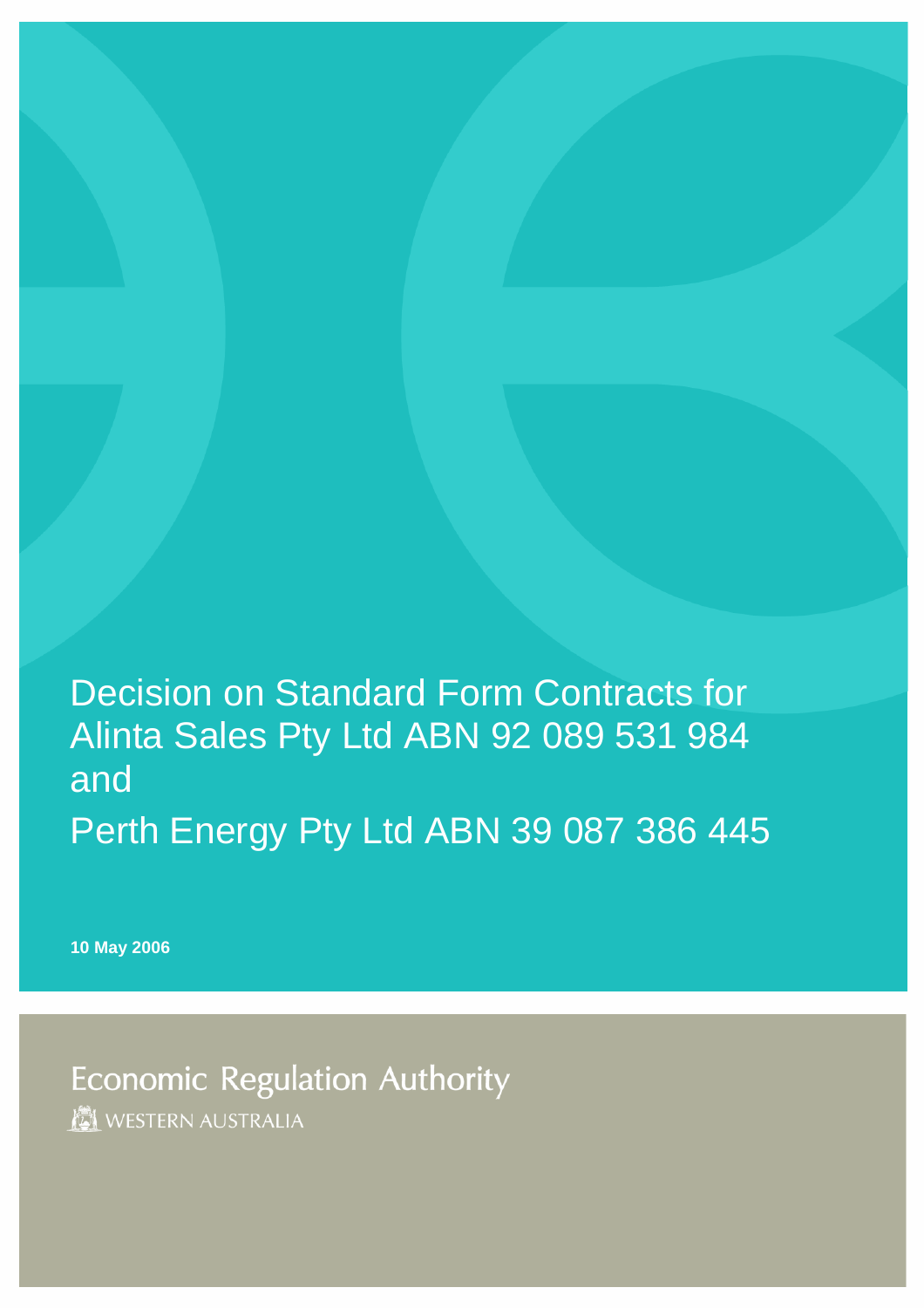A full copy of this document is available from the Economic Regulation Authority website at [www.era.wa.gov.au](http://www.era.wa.gov.au/).

For further information, contact:

Mr Paul Kelly Licensing, Monitoring and Customer Protection Economic Regulation Authority Perth, Western Australia Phone: (08) 9213 1900

© Economic Regulation Authority 2006

The copying of this document in whole or part for non-commercial purposes is permitted provided that appropriate acknowledgment is made of the Economic Regulation Authority and the State of Western Australia. Any other copying of this document is not permitted without the express written consent of the Authority.